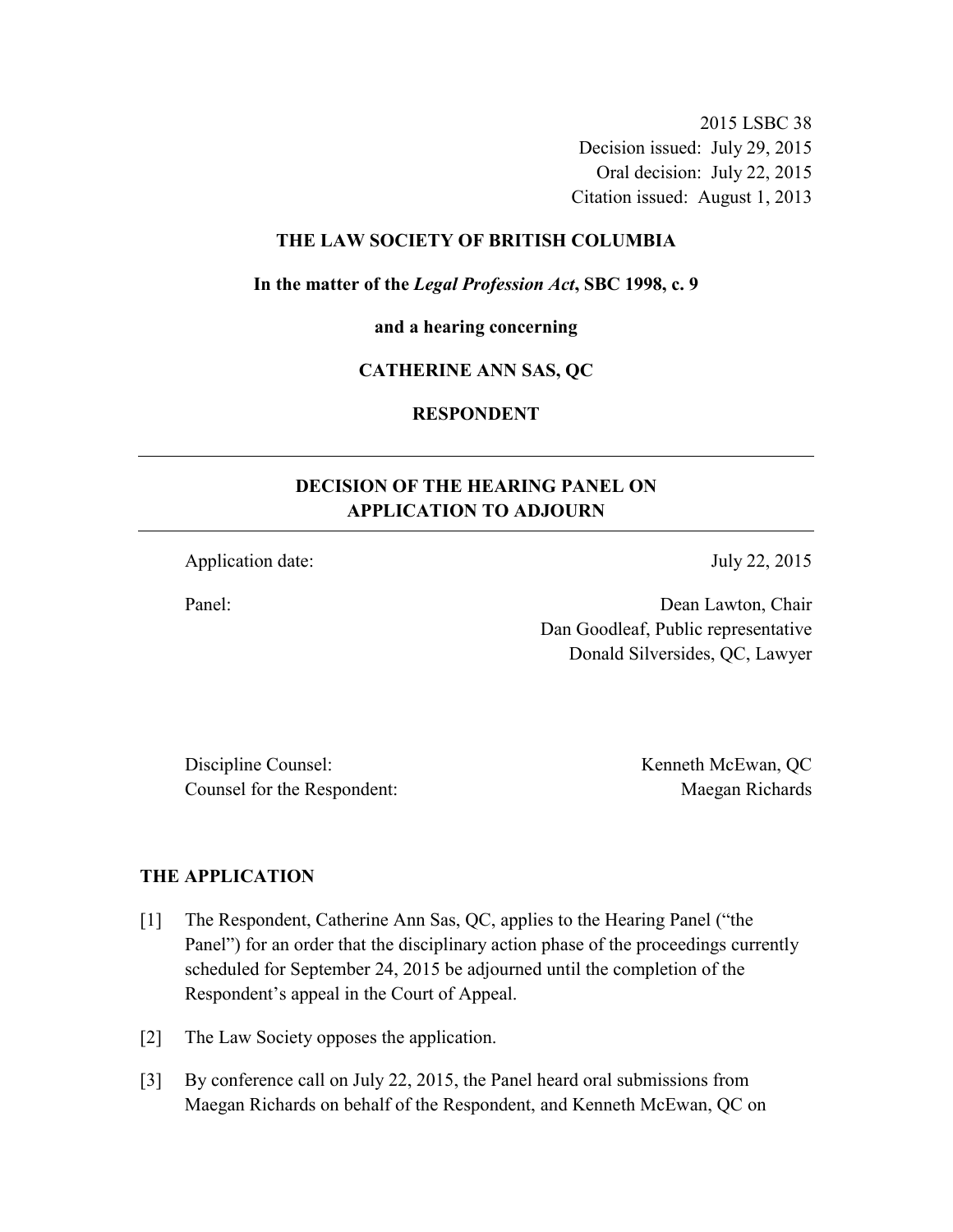behalf of the Law Society. The Panel was also provided with written summaries of counsel submissions and various authorities.

[4] On July 22, 2015 the Panel dismissed the Respondent's application and informed the parties written reasons would follow. These are those reasons.

## **BACKGROUND**

- [5] On April 20, 2015 the Panel found that the Respondent committed professional misconduct.
- [6] On May 8, 2015 the Respondent appealed the Panel's findings on the facts and determination hearing to the Court of Appeal.
- [7] The Respondent's factum is required to be filed on or about August 6, 2015.
- [8] The Law Society's factum is required to be filed within 30 days of the filing of the Respondent's factum.
- [9] Ms. Richards and Mr. McEwan informed the Panel that it is unlikely the Court of Appeal will hear and decide the Respondent's appeal by September 24, 2015.

## **SUBMISSIONS OF THE PARTIES**

- [10] Ms. Richards submitted to the Panel an affidavit sworn July 15, 2015 by Anita Botten, legal assistant.
- [11] In paragraph 5 of Ms. Botten's affidavit she deposes:

I have reviewed Ms. Sas' accounts to date. The amount of time spent in legal fees defending Ms. Sas' matter has been significant. I am told and verily believe that additional costs and legal fees will be incurred to prepare for and make submissions at the discipline and penalty phase of the proceedings. Ms. Sas must also bear the costs of bringing her appeal.

- [12] Ms. Richards submitted that the Respondent will be prejudiced if the adjournment is not granted. The prejudice is attributable to the cost of what is characterized as a "multiplicity of proceedings to continue to defend her matter." She submitted that the Law Society would not be prejudiced by the adjournment.
- [13] The "multiplicity of proceedings" consists of the disciplinary action phase of these proceedings, and the appeal proceedings.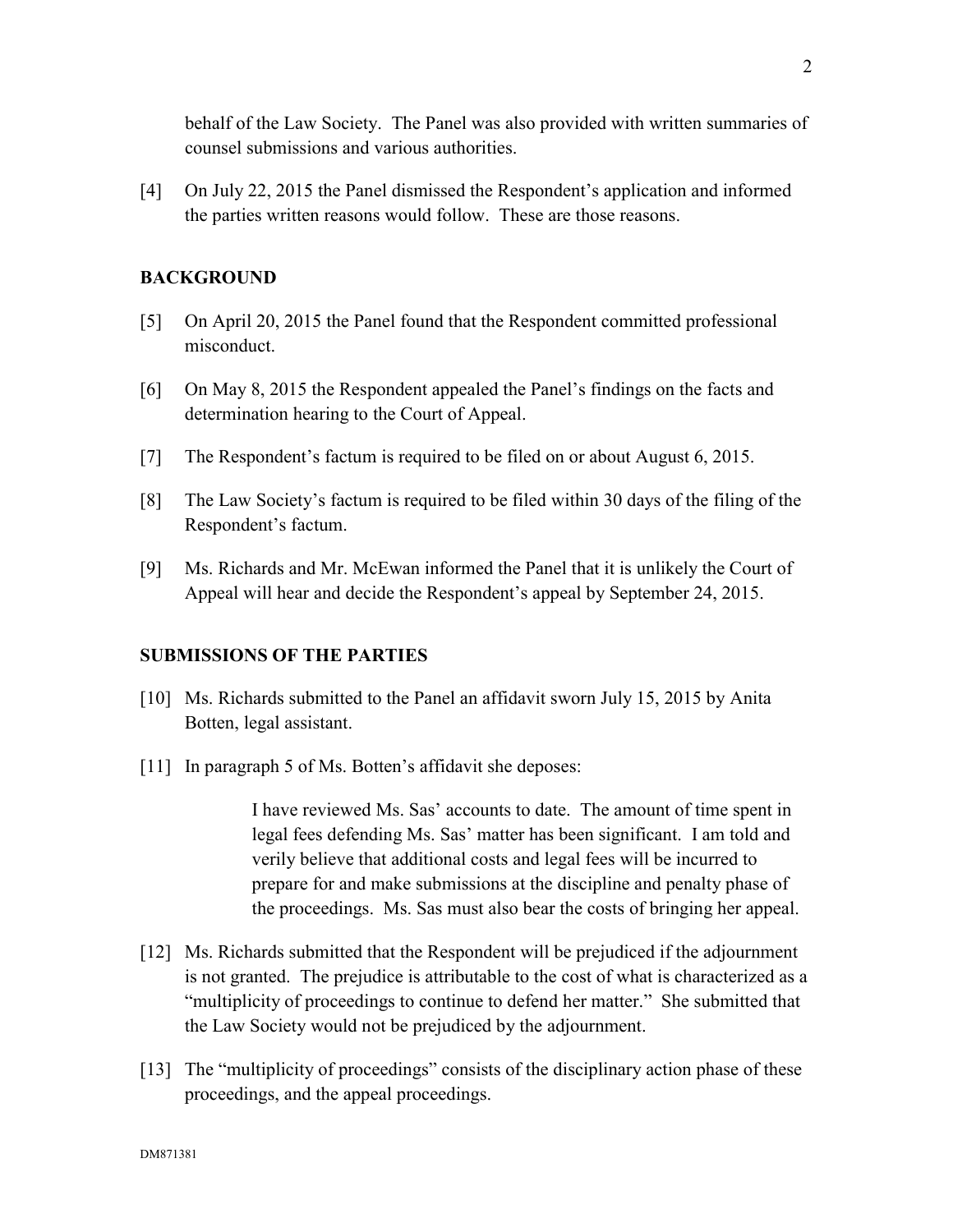- [14] Ms. Richards invited the Panel to consider several factors that would assist us in exercising our discretion as to whether the adjournment should be granted. These included the following:
	- (a) An adjournment would not cause expense to the Law Society;
	- (b) In terms of the public interest being served by a timely determination of the penalty phase, no one would be offended by the adjournment;
	- (c) There have been no earlier adjournment applications;
	- (d) It would be a benefit to both parties to avoid costs of the discipline phase of these proceedings pending the outcome of the appeal.
- [15] Mr. McEwan opposed the application on the footing that it was not in the public interest to fragment the facts and determination component of these proceedings from the disciplinary action phase.
- [16] He submitted that fragmentation should not occur because it is in the public interest to avoid further delay and the uncertainty inherent in delay.
- [17] Mr. McEwan submitted that the public interest is served by a timely and expeditious determination of all issues.
- [18] Ms. Richards referred us to the helpful decision in *Howatt v. College of Physicians and Surgeons of Ontario*, 2003 CanLII 29563, [2003] OJ No. 138, at paragraph 31 where the Ontario Court emphasized in the context of an adjournment application that, "the right of the applicant to a fair hearing must be the paramount consideration." In particular, paragraph 31 of the *Howatt* decision states as follows:

There is no doubt that the right to an adjournment before an administrative tribunal, including a disciplinary body, is not an absolute right. In each case, whether or not the adjournment should be granted must be considered in the light of the circumstances, having regard to the right of the applicant to a fair hearing weighed against the obvious desirability of a speedy an expeditious hearing into charges of professional misconduct. When balancing these two factors, the right of the applicant to a fair hearing must be the paramount consideration. *Re Morgan and Association of Ontario Land Surveyors* (1980), 28 OR (2d) 19 (Div. Ct.) at page 3.

[19] Ms. Richards also invited the Panel to review the factors that ought to be considered in determining if an adjournment is appropriate as outlined in Macaulay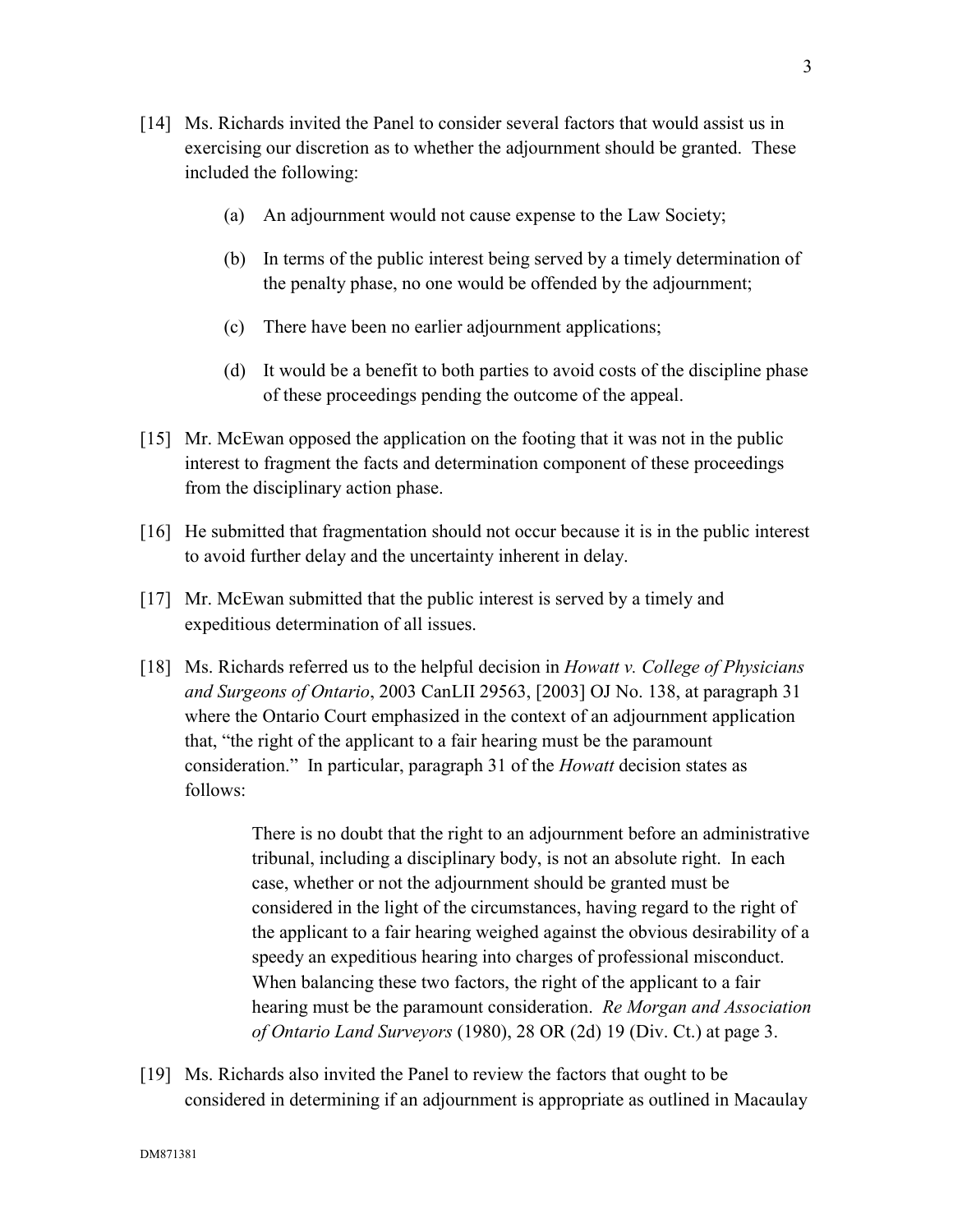& Sprague*, Practice and Procedure before Administrative Tribunals* (Toronto: Thomson Carswell 2004) at pages 12–148.41 to 12–148.42, as referenced in *Law Society of BC v. Welder*, 2014 LSBC 53. These included the following considerations:

- (a) the purpose of the adjournment …;
- (b) has the participant seeking the adjournment acted in good faith and reasonably in attempting to avoid the necessity of an adjournment;
- (c) the position of the other participants and the reasonableness of their actions;
- (d) the seriousness of the harm resulting if the adjournment is not granted;
- (e) the seriousness of the harm resulting if the adjournment is granted …;
- (f) is there any way to compensate for harm identified;
- (g) how many adjournments has the participant seeking the adjournment been granted in the past;
- …

## **ANALYSIS**

- [20] Although the Panel recognizes the helpfulness of these adjournment considerations, we remain mindful that the right of the applicant to a fair hearing must be the paramount consideration while also considering the public interest in seeing to a timely determination of all issues before the Panel.
- [21] Counsel provided the Panel with a number of discipline tribunal determinations, and trial and appellate decisions in which applications for stays of proceedings and adjournments were sought in discipline hearings and civil and criminal cases. The Panel recognizes that, while these authorities are not binding upon us or necessarily directly applicable to the application before us, they are illustrative of a pattern of practice in which "fragmentation" of components or issues of hearings is generally avoided absent significant prejudice accruing to the applicant.
- [22] In *Law Society of Upper Canada v. Abrahams*, 2014 ONLSTH 64, the Law Society Tribunal in Ontario set out various considerations on adjournment requests, taken from the relevant rule. These included: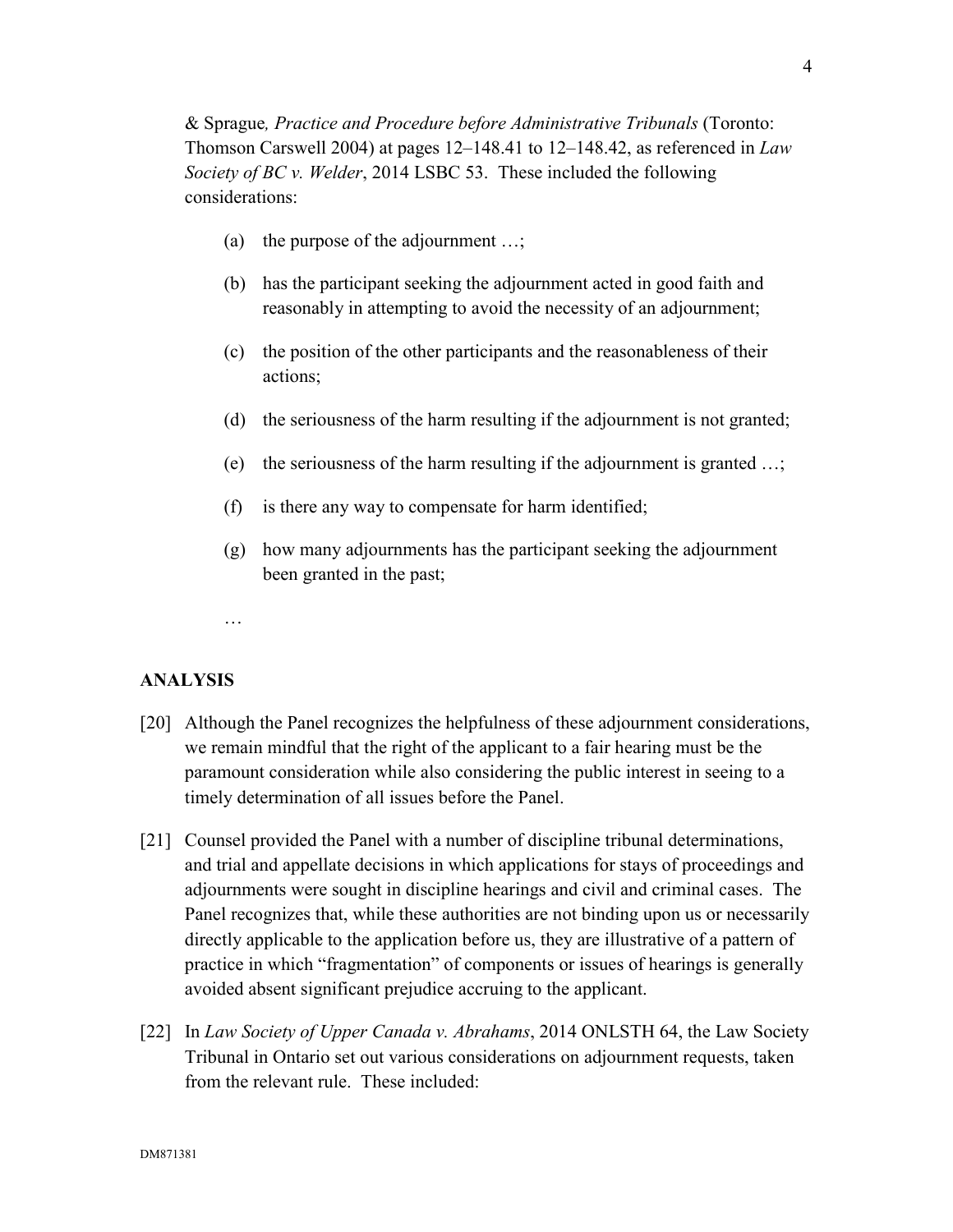- (a) prejudice to a person;
- (b) the timing of the request or motion for an adjournment;
- (c) the number of prior requests and motions for an adjournment;
- (d) the number of adjournments already granted;
- (e) prior directions or orders with respect to the scheduling of future hearings;
- (f) the public interest;
- (g) the costs of an adjournment;
- (h) the availability of witnesses;
- (i) the efforts made to avoid the adjournment;
- (j) the requirement for a fair hearing; and
- (k) any other relevant factor.
- [23] At paragraph 21 in *Abrahams* there is a helpful reference to the Ontario Court of Appeal decision in *Law Society of Upper Canada v. Igbinosun,* 2009 ONCA 484, in which the Court emphasized that, when considering factors supporting denial or favouring granting of an adjournment request, the most telling is the prejudice to the applicant if the request is not granted. The Court also stated, at paragraph 23 in the decision, "The public protection mandate of the Tribunal requires that the administration of justice move forward in a timely and expeditious manner." The Court then added the following emphasis, "… [T]he public, the profession, and complainants expect that matters before the Law Society Tribunal will be dealt with in a timely way."
- [24] A panel of the Law Society of BC considered with approval the adjournment application factors discussed in both *Abrahams* and *Igbinosun.* See *Law Society of BC v. Chiang*, 2014 LSBC 43.
- [25] The Panel considered the telling question of prejudice accruing to the Respondent should the adjournment not be granted. Based on the affidavit of Ms. Botten, the prejudice in this instance is the monetary expense that the Respondent will face in both proceeding with her appeal and preparing for and attending at the disciplinary action phase of these proceedings on September 24, 2015. In this context, the Panel asked both Ms. Richards and Mr. McEwan if they were aware of any